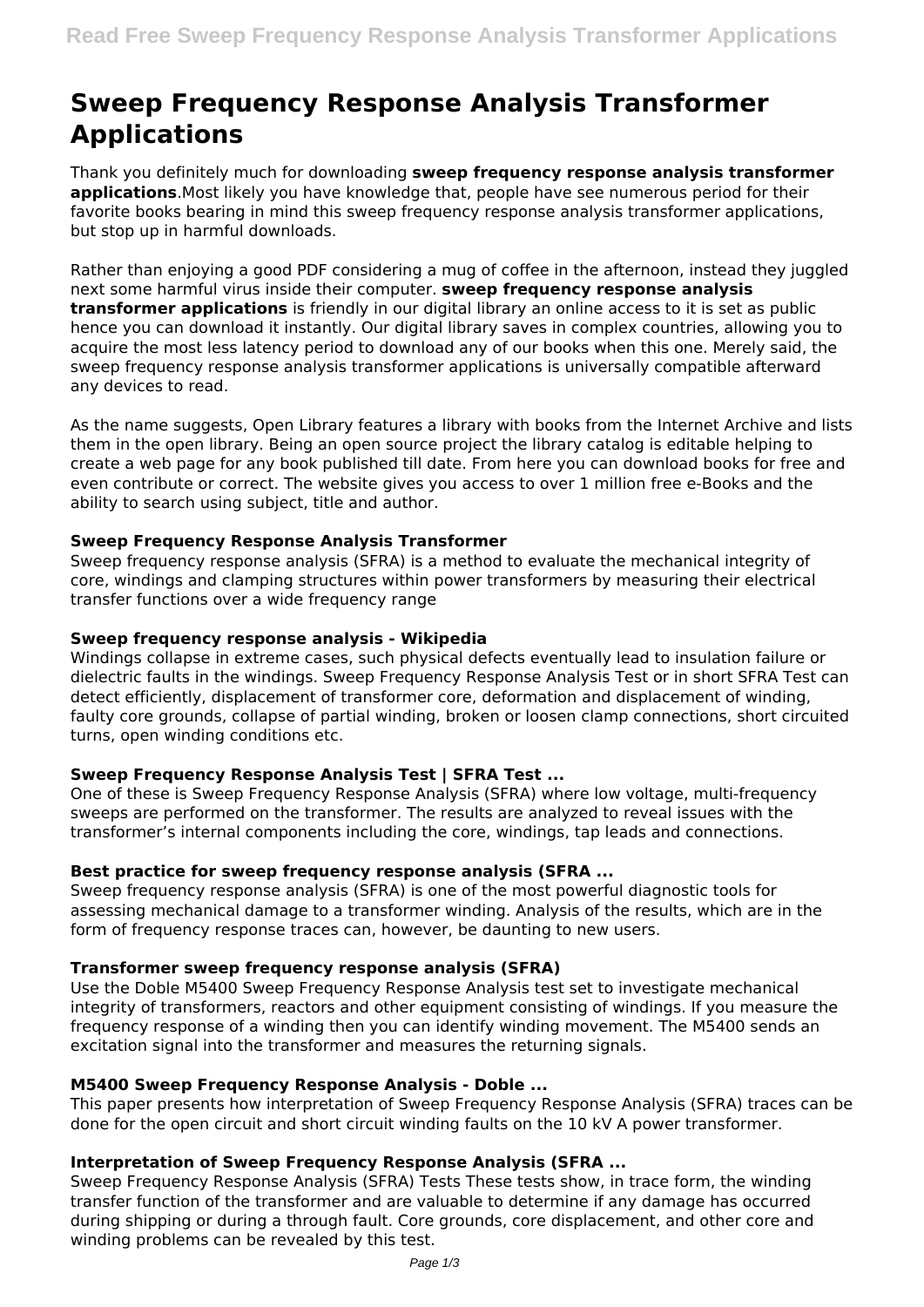### **Electro-Magnetic World: Sweep Frequency Response Analysis ...**

Frequency Response Analysis on Power Transformers. Frequency response analysis (often referred to as FRA or SFRA) is a powerful and sensitive method for testing the mechanical integrity of transformer cores, windings, and press frames, in power transformers. Every electrical network has a unique frequency response – its so-called "fingerprint". Network faults or vibrations can cause changes in this frequency response.

#### **Frequency Response Analysis on Power Transformers - OMICRON**

Interpretation of Sweep Frequency Response Analysis (SFRA) Traces for the Earth Fault Damage which is Practically Simulated on 10 KVA Power Transformer Abstract—This paper presents how Earth fault damage in the transformer can be detected by Sweep Frequency Response Analysis (SFRA).

#### **Interpretation of Sweep Frequency Response Analysis (SFRA ...**

SFRA and DFR are two completely different tests. SFRA looks at any kind of mechanical changes inside the transformer whereas DFR is used to determine the moisture present in cellulose (solid insulation) of oil filled power transformers. The two tests have very different applications.

#### **Frequently asked sweep frequency response analysis ...**

Sweep frequency response analysis (SFRA) proceeds by applying a sinusoidal signal of constant amplitude and variable frequency to one end of the winding under test (U1 (f)). The response is measured on the other end of the winding (U2 (f)). The response will vary in amplitude and phase.

#### **Interpreting sweep frequency response analysis ...**

01 March 2016. Sweep Frequency Response Analysis (SFRA) is a powerful and sensitive method for evaluating the mechanical integrity of core, windings and clamping structures within power transformers. Its basis is the measurement of the transformers' electrical transfer functions over a wide frequency range.

#### **Sweep frequency response analysis - Megger**

SFRA test is nothing but a Sweep Frequency Response analysis, which is used to find out the physical condition of transformer windings, Alternator Rotor's windings etc.

#### **Sweep Frequency Response Analysis -SFRA Test Procedure ...**

SWEEP FREQUENCY RESPOSE ANALYSIS TECHNIQUE Sweep Frequency Response Analysis (SFRA) is a tool that can give an indication of core or winding movement in transformers. This is done by performing a measurement, albeit a simple one, looking at how well a transformer winding transmits a low voltage signal that varies in frequency.

#### **Expert System for Sweep Frequency Response Analysis of ...**

Sweep Frequency Response Analysis Test or in short SFRA Test can detect efficiently, displacement of transformer core, deformation and displacement of winding, faulty core grounds, collapse of partial winding, broken or loosen clamp connections, short circuited turns, open winding conditions etc. Principle of SFRA Test

## **Sweep Frequency Response Analysis Test | SFRA Test ...**

This application note will discuss typical transformer configurations and measurement sequences as specified in the IEC60076-18 international standard. This guide is based on the operation of the N4L SFRA45 Sweep Frequency Response Analyzer and will provide a baseline for measurements which can be applied in most situations.

#### **IEC60076-18 - SFRA of Power Transformers, Typical Test ...**

This webinar covers the basics of Sweep Frequency Response Analysis (SFRA) including what tests to perform, when to perform them and how to make proper measu...

#### **Introduction to Sweep Frequency Response Analysis - YouTube**

Frequency response analysis of power transformers Measuring and analyzing data as function of frequency, "variable frequency diagnostics" • Impedance vsfrequency –FRA/SFRA (Sweep Frequency Response Analysis) • Magnitude/phase vs frequency • Typical frequency range 20 Hz –2